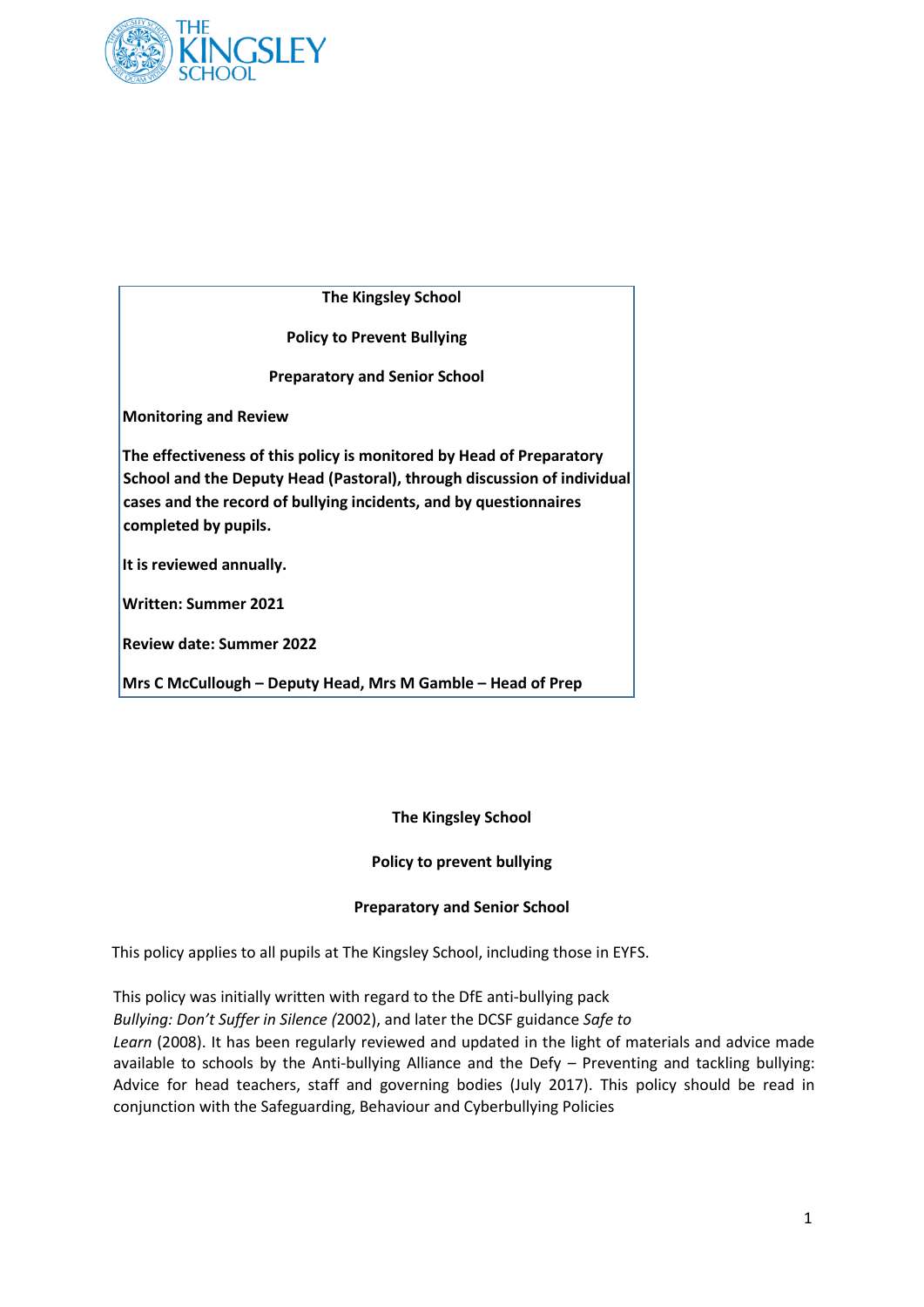

### **Aims and definition**

**The Education (Independent School Standards) Regulations 2014 provide that the proprietor of an Academy or other independent school ensures that bullying at the school is prevented in so far as reasonably practicable, by the drawing up and implementation of an effective anti-bullying strategy.** 

**The Equality Act 2010 is the Public Sector Equality Duty (PSED) which came into force on 5 April 2011 and covers age, disability, gender reassignment, pregnancy and maternity, race, religion or belief, sex and sexual orientation. The Duty requires public bodies to have due regard to the need to:** 

- **Eliminate unlawful discrimination, harassment, victimisation and any other conduct prohibited by the Act**
- **Advance equality of opportunity between people who share a protected characteristic and people who do not share it**
- **Foster good relations between people who share a protected characteristic and people who do not share it**

**[https://assets.publishing.service.gov.uk/government/uploads/system/uploads/attachment\\_data/](https://assets.publishing.service.gov.uk/government/uploads/system/uploads/attachment_data/file/623895/Preventing_and_tackling_bullying_advice.pdf)  [file/623895/Preventing\\_and\\_tackling\\_bullying\\_advice.pdf](https://assets.publishing.service.gov.uk/government/uploads/system/uploads/attachment_data/file/623895/Preventing_and_tackling_bullying_advice.pdf)**

**Safeguarding children and young people** 

**When there is 'reasonable cause to suspect that a child is suffering, or is likely to suffer, significant harm' a bullying incident should be addressed as a child protection concern under the Children Act 1989. Where this is the case, the school staff should discuss with the school's designated safeguarding lead and report their concerns to their local authority children's social care and work with them to take appropriate action. Full details can be found in Part 1 of Keeping Children Safe in Education.** 

**However, external support can be given to pupils whether or not it is deemed a child protection concern. Even where safeguarding is not considered to be an issue, schools may need to draw on a range of external services to support the pupil who is experiencing bullying, or to tackle any underlying issue which has contributed to a child engaging in bullying. Full details can be found in Part 1 of Keeping Children Safe in Education and Chapter 1 of Working Together to Safeguard Children.** 

**[https://assets.publishing.service.gov.uk/government/uploads/system/uploads/attachment\\_data/](https://assets.publishing.service.gov.uk/government/uploads/system/uploads/attachment_data/file/954314/Keeping_children_safe_in_education_2020_-_Update_-_January_2021.pdf)  [file/954314/Keeping\\_children\\_safe\\_in\\_education\\_2020\\_-\\_Update\\_-\\_January\\_2021.pdf](https://assets.publishing.service.gov.uk/government/uploads/system/uploads/attachment_data/file/954314/Keeping_children_safe_in_education_2020_-_Update_-_January_2021.pdf)**

**[https://assets.publishing.service.gov.uk/government/uploads/system/uploads/attachment\\_data/](https://assets.publishing.service.gov.uk/government/uploads/system/uploads/attachment_data/file/942454/Working_together_to_safeguard_children_inter_agency_guidance.pdf)  [file/942454/Working\\_together\\_to\\_safeguard\\_children\\_inter\\_agency\\_guidance.pdf](https://assets.publishing.service.gov.uk/government/uploads/system/uploads/attachment_data/file/942454/Working_together_to_safeguard_children_inter_agency_guidance.pdf)** 

At The Kingsley School we aim to provide a caring, friendly and safe environment for all our pupils so they can learn in a relaxed and secure atmosphere. Bullying of any kind is unacceptable at this school. If bullying does occur, all pupils and their parents should be able to tell someone and know that incidents will be dealt with promptly and effectively. We expect that anyone who knows that bullying is happening will tell a member of staff.

Bullying is the (usually) intentional, repetitive or persistent hurting of one person by another, or group either physically or emotionally and usually where the relationship involves an imbalance off power. Bullying can be done face to face, through third parties, or through sending messages or images by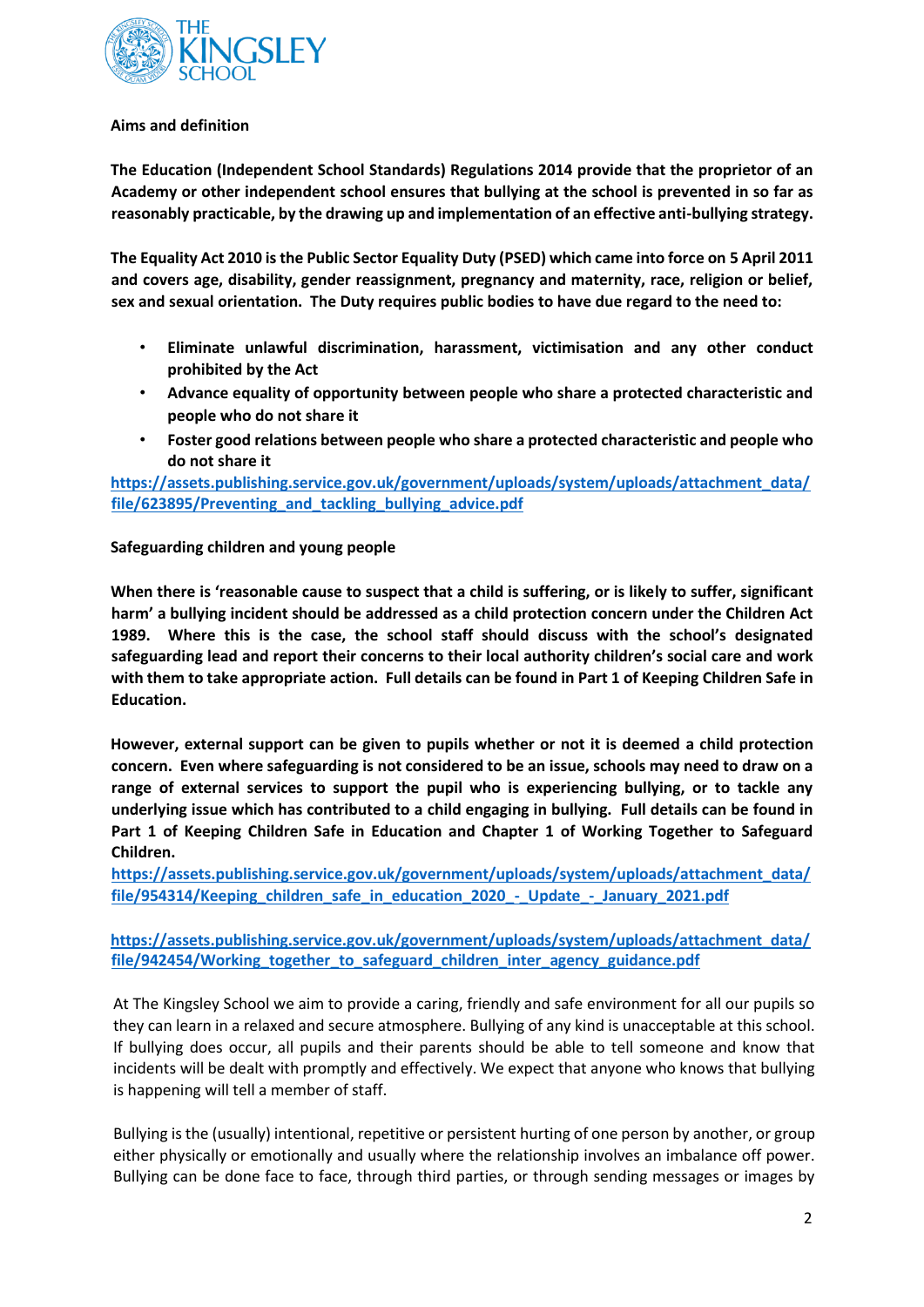

email, text, or over the internet. It is often motivated by prejudice against groups, for example on grounds of race, religion, gender, sexual orientation, SEN or disabilities or because a child by adopted, in care or has caring responsibilities. It may be

- Emotional: being unfriendly, excluding people from groups, tormenting (eg hiding books, threatening gestures, damaging property, theft) Physical: pushing, kicking, hitting, punching, spitting, or any use of violence
- Racist or cultural: racial or cultural taunts, gestures, graffiti Religious: anti-religious or sectarian taunts, gestures or graffiti Sexual and/or sexist: unwanted physical contact, sexually abusive comments and rumours
- Homophobic: focussing on the issue of sexuality, including name-calling. Young people who are gay, lesbian or transgender (or perceived to be) face higher risk of bullying
- Sexist and sexual both sexes may become victims of their own sex as well as those who are transgender, experiencing gender dysphoria or do not conform to their gender role.
- Focussed on disability or special needs
- Based on financial circumstances
- Verbal: name-calling, sarcasm, teasing, mocking, spreading rumours or gossiping, making offensive comments
- Cyber: all areas of internet, such as email, chat room and social website misuse; misuse of mobile phones through text messages and calls; misuse of associated technology, such as camera and video facilities
- Peer on peer bullying/ abuse. This can happen either offline/ face-to-face or online. (Refer to Safeguarding Policy)
- Prejudice based bullying: bullying on the basis of a protective characteristic is taken particularly serious

Some children and young people may be bullied because of physical or social characteristics, but anyone can be bullied for any reason or perceived difference. Bullying hurts: it can cause great unhappiness, and severe depression even leading to suicide, and can do lasting harm, affecting young people into adulthood. Pupils who bully are often unhappy themselves and need to learn different ways of behaving. We have a responsibility to respond promptly and effectively to issues of bullying. Extreme bullying can be Safeguarding issue.

We recognise the school's responsibility to tackle incidents of bullying, including cyberbullying, which take place out of school hours, and away from school premises.

# **Objectives**

- To provide a caring environment in which pupils develop respect for themselves and others
- To encourage all pupils to be kind, fair and honest and thus develop within them a total rejection of any form of bullying
- To ensure that every member of the school community is aware that bullying will not be tolerated
- To encourage pupils to regard telling as both acceptable and responsible so that any case of bullying is reported and dealt with
- To make sure that pupils and parents know what the school policy is on bullying and what they should do if bullying arises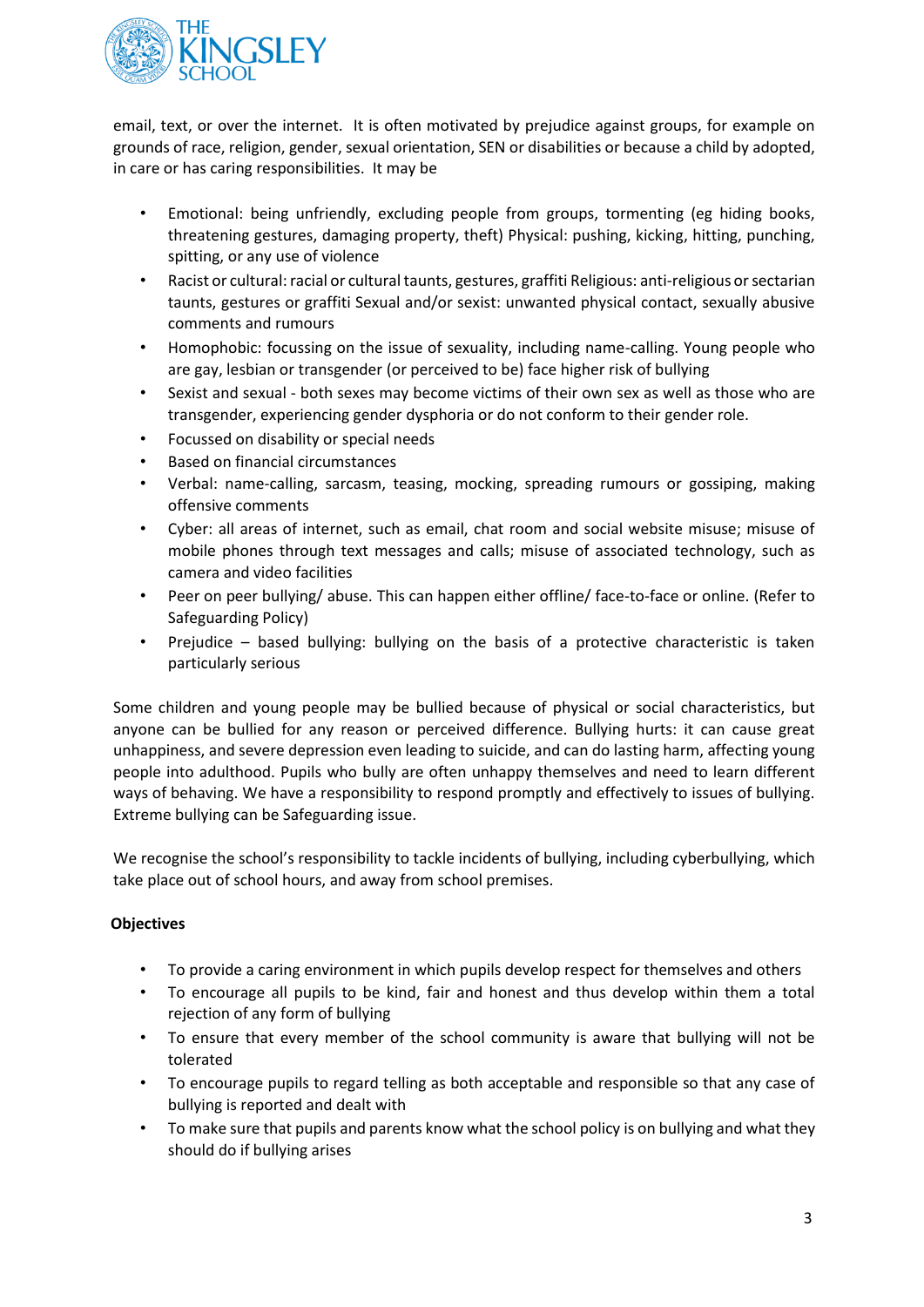

- To make sure that all members of staff know what the school policy is on bullying and what they should do if bullying is reported to them
- To make sure all members of staff are aware that bullying may occur at this school, and that it must be dealt with in a way which takes into account the needs of both the victim and the pupil doing the bullying

## **Whole School strategies to prevent bullying**

- The school's code of conduct highlights the need for mutual respect and care at all levels within the school community.
- The PSHE programme provides a range of opportunities across the key stages for pupils to discuss issues to do with friendship, relationships, working together and caring for each other in communities, as well as discussing bullying as a specific topic.
- Cyberbullying, and the responsibility of the school to deal with bullying incidents outside of school, are also dealt with as specific issues.
- The subject of bullying is tackled across the curriculum, both implicitly and explicitly, at all Key Stages, particularly in Drama, English, RS and History.
- Whole school and year assemblies, and whole school activities such as anti-bullying week, frequently focus on issues such as respect, friendship, choices, and bullying (including cyberbullying) itself, which contribute to the school's ethos of caring and mutual respect.
- The behaviour policy outlines the need for staff to treat all pupils with respect, fairness and justice, which provides a model for personal interactions in school, and minimises the extent to which teachers may unwittingly contribute to creating potential victims.
- There are two members of the teaching staff on duty at lunch times in the Senior School, one in the dining room and one patrolling the school, so there is always an adult watching behaviour, and offering someone to go to.
- Pupils are invited to complete a questionnaire about their experience of school life so we can intervene or offer support as required.
- There are two members of the teaching staff on duty at break and lunch times in the Preparatory School on the playground. Pupils should not be inside the building and there are always 2 adults watching behaviour and offering support.
- Empty classrooms, the playground, toilets and changing rooms are checked at random times. In addition, the LRC and computer rooms provide supervised activities, or quiet spaces if necessary, at lunch times, and (in the LRC) before and after school.
- All teaching staff have a pastoral role in the school, and are part of pastoral year teams. Staff receive periodic training in the reasons why people bully, changing patterns and methods of bullying, the ways in which victims may be supported, and in the rationale behind different strategies for dealing with bullying incidents.
- Anti-bullying strategies and individual case studies are highlighted regularly at staff meetings.
- The school has an Acceptable Use and Cyberbullying policy, both make clear the penalties for, and possible consequences of, internet misuse in terms of offensive and bullying behaviour towards pupils or staff.
- The school has systems for monitoring internet and computer use in school; checks are made randomly, or more regularly when there is any cause for concern.
- The harm that bullying causes, and the way the school approaches bullying behaviour, are discussed every year at parents' information evenings to make sure parents are aware of our ethos, policies and procedures.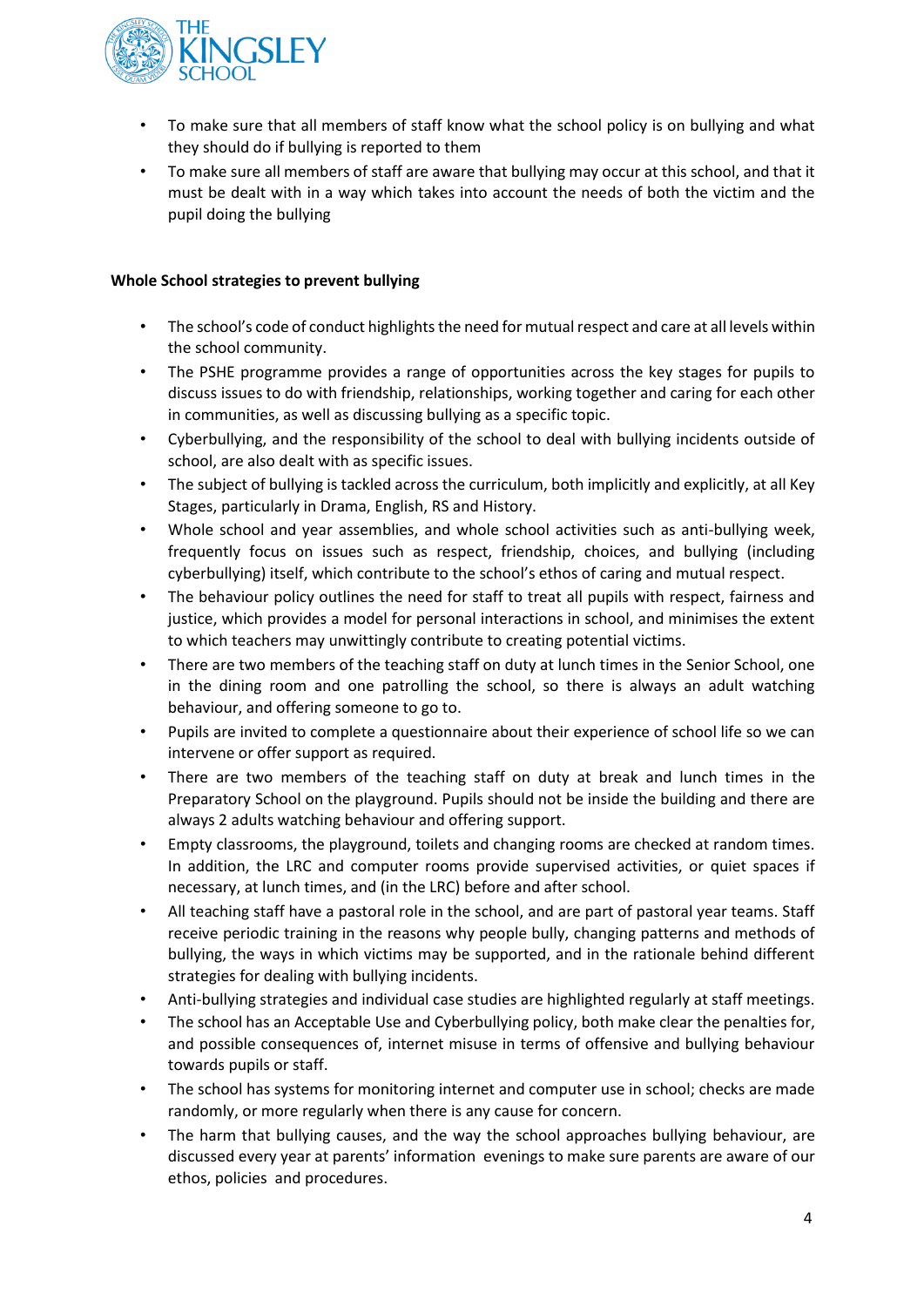

### **What to do if bullying happens**

All pupils (or their parents) are encouraged to tell a member of staff if they are being bullied, or if they know someone else is being bullied. This could be their form tutor, their Head of Year, the Deputy Head, or any member of staff they feel comfortable speaking to, or an older pupil (eg a Year 7 mentor).

• Pupils can email keepmesafe@kingsleyschool.co.uk to discreetly report concerns or post a letter in the 'Keep Me Safe' post-box.

### **Procedures for dealing with bullying (Senior School)**

#### **All reports of bullying should be taken seriously**

- Teachers should listen carefully to all accounts, and try to avoid making premature assumptions. Most reports of bullying should be dealt with by the pupil's form tutor or head of year, with support from the Deputy Head (Pastoral).
- When dealing with incidents of bullying, our first priority will be to stop the bullying and support the victim, and secondly to deal with the girl doing the bullying.
- The school employs a variety of strategies when dealing with cases of bullying.
- Some cases may be best dealt with through **mediation by adults**, where a teacher discusses inappropriate behaviour directly with the girl who is doing the bullying, gives a clear message that bullying is unacceptable at this school, and agrees targets which will enable her to change her behaviour. Letters of apology may be requested. The teacher will also discuss behaviour and attitudes with the victim, and follow up to check there has been no repetition of the bullying.
- The teacher may set up a **support group**, which will include those who have been named by the victim, as well as more supportive pupils. The victim will not attend the meetings of this group, but her feelings will be conveyed to the group by the teacher in charge. Each person in the group will be asked what she can do to help the person concerned. An informal report of the meeting will be given to the victim, and to her parents, if appropriate. Monitoring or review meetings will be held to ensure that the victim notices an improvement in the situation, and that this improvement is maintained.
- If appropriate a year group 'Girls on Board' session might be done to highlight the behavior that caused the upset and ow to support/act should this happen again.
- In cases where a girl has become isolated from her peer group, the form teacher or head of year may set up a **circle of friends** to support her integration into the form or teaching group.
- In all cases the teacher will monitor the situation, including having follow up meetings, and check frequently that there has been no repetition of the bullying behaviour.
- In all cases the teacher will discuss what is being planned or done with the victim, to make sure she is happy and confident about what is happening. The parents of pupils who report bullying should be reminded about the school's policy, and kept informed about what is being done to deal with the incident, and to monitor the situation afterwards.
- Parents of pupils who are reported as bullying may also be reminded about the school's policy, and be invited into school to discuss how best to support their child in recognising and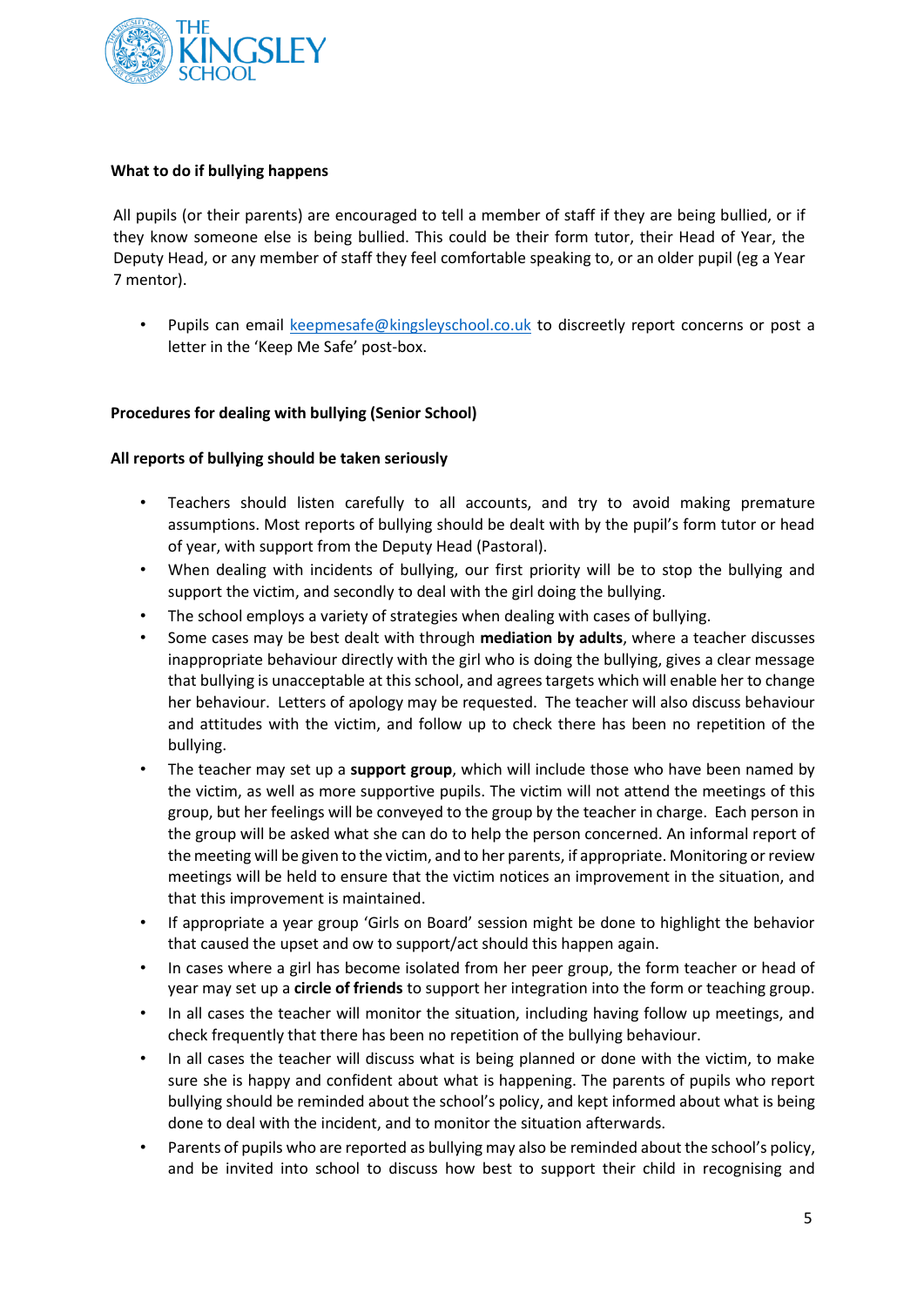

changing their behaviour. This may depend on the nature and severity of the bullying incident, and/or whether the pupil has been involved in previous incidents.

- A central record of bullying incidents is held by the Deputy Head (Pastoral) and HOYs.
- If pupils do not respond positively to attempts to stop bullying behaviour, or if the bullying behaviour is sufficiently serious, they will be dealt with according to the school's behaviour and discipline policies.
- Counselling and support may be offered (including referral to external agencies), or appropriate sanctions applied; more extreme or long term cases may lead to exclusion, or consultation with the police

# **Procedures for dealing with bullying (Preparatory School)**

### **All reports of bullying should be taken seriously**

- Teachers should listen carefully to all accounts, and try to avoid making premature assumptions. Most reports of bullying should be dealt with by the pupil's form tutor, with support from the Head of Prep.
- When dealing with incidents of bullying, our first priority will be to stop the bullying and support the victim, and secondly to deal with the pupil doing the bullying.
- The school employs a variety of strategies when dealing with cases of bullying.
- Some cases may be best dealt with through **mediation by adults**, where a teacher discusses inappropriate behaviour directly with the pupil who is doing the bullying, gives a clear message that bullying is unacceptable at this school, and agrees targets which will enable the pupil to change his/her behaviour. Letters of apology may be requested.
- The teacher will also discuss behaviour and attitudes with the victim, and follow up to check there has been no repetition of the bullying.
- In cases where a pupil has become isolated from the peer group, the form teacher may set up a **circle of friends** to support the reintegration into the form or teaching group. This will be supported by other pupils and monitored by teachers of the group.
- In all cases the form teacher will monitor the situation, including having follow up meetings, and check frequently that there has been no repetition of the bullying behaviour.
- In all cases the teacher will discuss what is being planned or done with the victim, to make sure he/she is happy and confident about what is happening.
- The parents of pupils who report bullying should be reminded about the school's policy, and kept informed about what is being done to deal with the incident, and to monitor the situation afterwards.
- Parents of pupils who are reported as bullying may also be reminded about the school's policy, and be invited into school to discuss how best to support their child in recognising and changing their behaviour. This may depend on the nature and severity of the bullying incident, and/or whether the pupil has been involved in previous incidents.
- A central record of bullying incidents is held by the Head of Prep School.
- If pupils do not respond positively to attempts to stop bullying behaviour, or if the bullying behaviour is sufficiently serious, they will be dealt with according to the school's behaviour and discipline policies.
- Counselling and support may be offered (including referral to external agencies), or appropriate sanctions applied; more extreme or long term cases may lead to exclusion, or consultation with the police